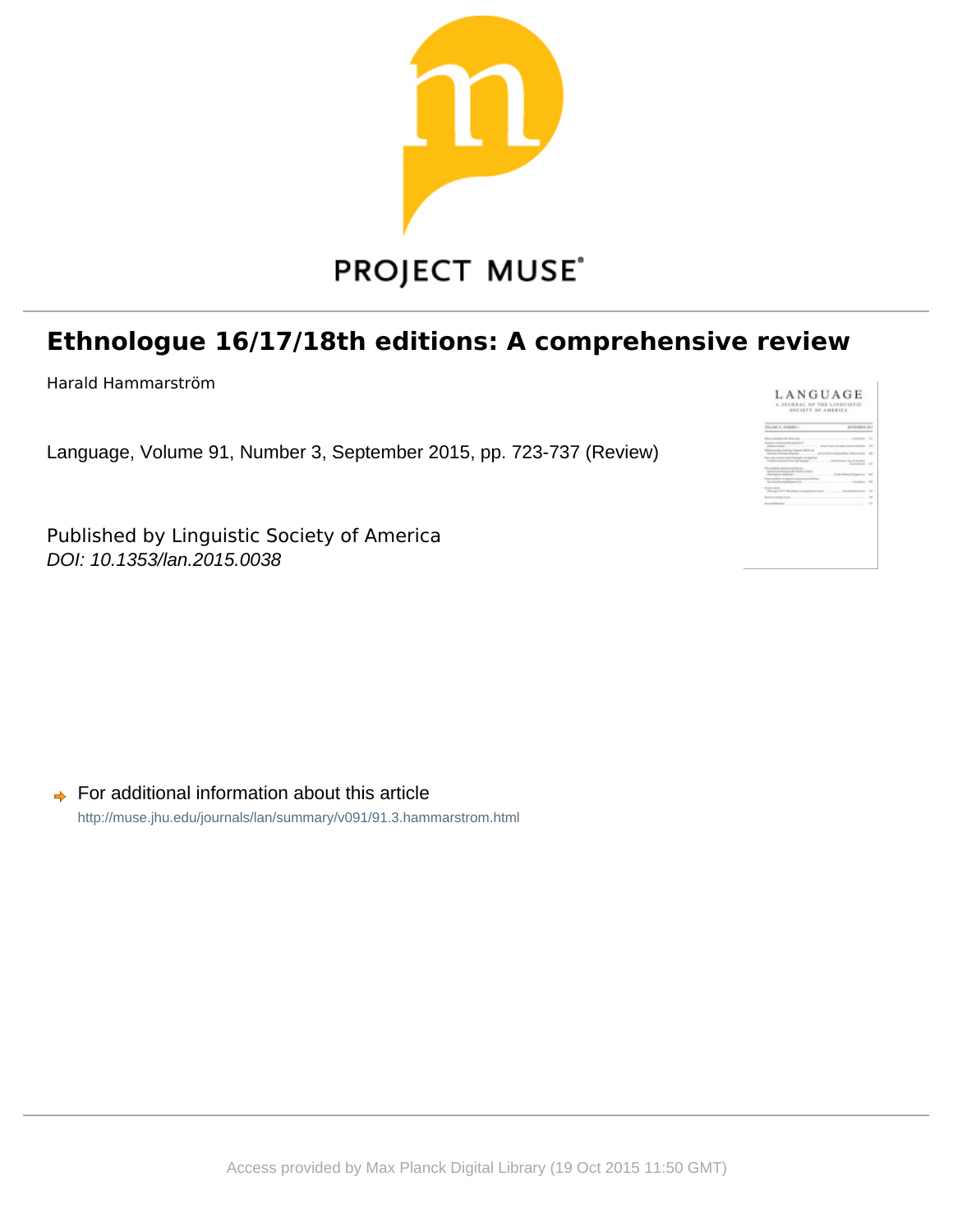## REVIEW ARTICLE

## *Ethnologue* **16/17/18th editions: A comprehensive review**

#### Harald Hammarström

### *Max Planck Institute for Psycholinguistics, Nijmegen*

*Ethnologue: Languages of the world.* 16th edn., ed. by M. PAUL LEWIS, 2009. 17th edn., ed. by M. Paul Lewis, Gary F. Simons, and Charles D. Fennig, 2013. 18th edn., ed. by M. Paul Lewis, Gary F. Simons, and Charles D. Fennig, 2015. Dallas: SIL International.

*Ethnologue* (http://www.ethnologue.com) is the most widely consulted inventory of the world's languages used today. The present review article looks carefully at the goals and description of the content of the *Ethnologue*'s 16th, 17th, and 18th editions, and reports on a comprehensive survey of the accuracy of the inventory itself. While hundreds of spurious and missing languages can be documented for *Ethnologue*, it is at present still better than any other nonderivative work of the same scope, in all aspects but one. *Ethnologue* fails to disclose the sources for the information presented, at odds with well-established scientific principles. The classification of languages into families in *Ethnologue* is also evaluated, and found to be far off from that argued in the specialist literature on the classification of individual languages.*Ethnologue* is frequently held to be splitting: that is, it tends to recognize more languages than an application of the criterion of mutual intelligibility would yield. By means of a random sample, we find that, indeed, with confidence intervals, the number of mutually unintelligible languages is on average 85% of the number found in *Ethnologue*.\*

*Keywords*: *Ethnologue*, number of languages, mutual intelligibility, language classification, definition of language

\* This review article was originally written for the 16th edition of *Ethnologue*. Since it took many years to complete the research needed to write the review, it was not submitted until February 23, 2013, that is, four years after the appearance of the 16th edition. Only weeks after, in March 2013, the 17th edition was released. Given that a review of an outdated edition would be of much less value, this review was subsequently updated (in October 2013 to December 2014) to also cover the 17th edition. During the editorial process in early 2015, the 18th edition of *Ethnologue* was released. The 18th edition differs less from the 17th edition than the 17th differs from the 16th, and so this review was updated once again (in July 2015) to also cover the 18th edition. Wherever relevant, the text reviews all three editions in parallel, allowing the reader to appreciate the differences between them.

Over 250 individuals helped me on an ad hoc basis with clarificatory and confirmatory information about the language situation in their area of expertise. Those whose help was of special value are cited by name in the corresponding place in the text. I also wish to acknowledge a special debt of gratitude to Roger Blench for answering all questions Nigerian and beyond and to Bonny Sands for extraordinary help with access to hardto-find source materials. None of these people are responsible for any misinterpretations I may have added.

I also wish to thank the following libraries for granting access and services: Centralbiblioteket (Gothenburg), Institutionen för orientaliska och afrikanska språk (Gothenburg), Etnografiska Muséet (Göteborg), LAI (Göteborg), Carolina Rediviva (Uppsala), Nordiska Afrikainstitutet (Uppsala), Karin Boye (Uppsala), Kungliga Biblioteket (Stockholm), Stockholms Universitets Bibliotek (Stockholm), Latin-Amerika Institutet (Stockholm), Universiteitsbibliotheek (Leiden), KITLV (Leiden), Universiteitsbibliotheek (Amsterdam), Institute for Asian and African Studies (Helsinki), Max Planck Institute for Evolutionary Anthropology (Leipzig), Max Planck Institute for Psycholinguistics (Nijmegen), Universitätsbibliothek (Leipzig), Butler/Columbia University (New York City), Institut für Afrikanistik (Cologne), Bibliothèque Nationale Française (Paris), INALCO (Paris), SOAS (London), ILPGA (Paris), Sprachwissenschaft (Zürich), Radboud Universiteit (Nijmegen), Ibero-Amerikanisches Institut (Berlin), Asien-Afrika Institut (Hamburg), Museo Nacional de Antropología (Mexico City), Biblioteca Daniel Cosío Villegas (of El Colegio de México, Mexico City), and Völkerkundliche Bibliothek (Frankfurt).

This research was made possible thanks to the financial support of the Language and Cognition Department at the Max Planck Institute for Psycholinguistics, Max-Planck Gesellschaft, and a European Research Council's Advanced Grant (269484 'INTERACT') to Stephen C. Levinson.

Printed with the permission of Harald Hammarström. © 2015.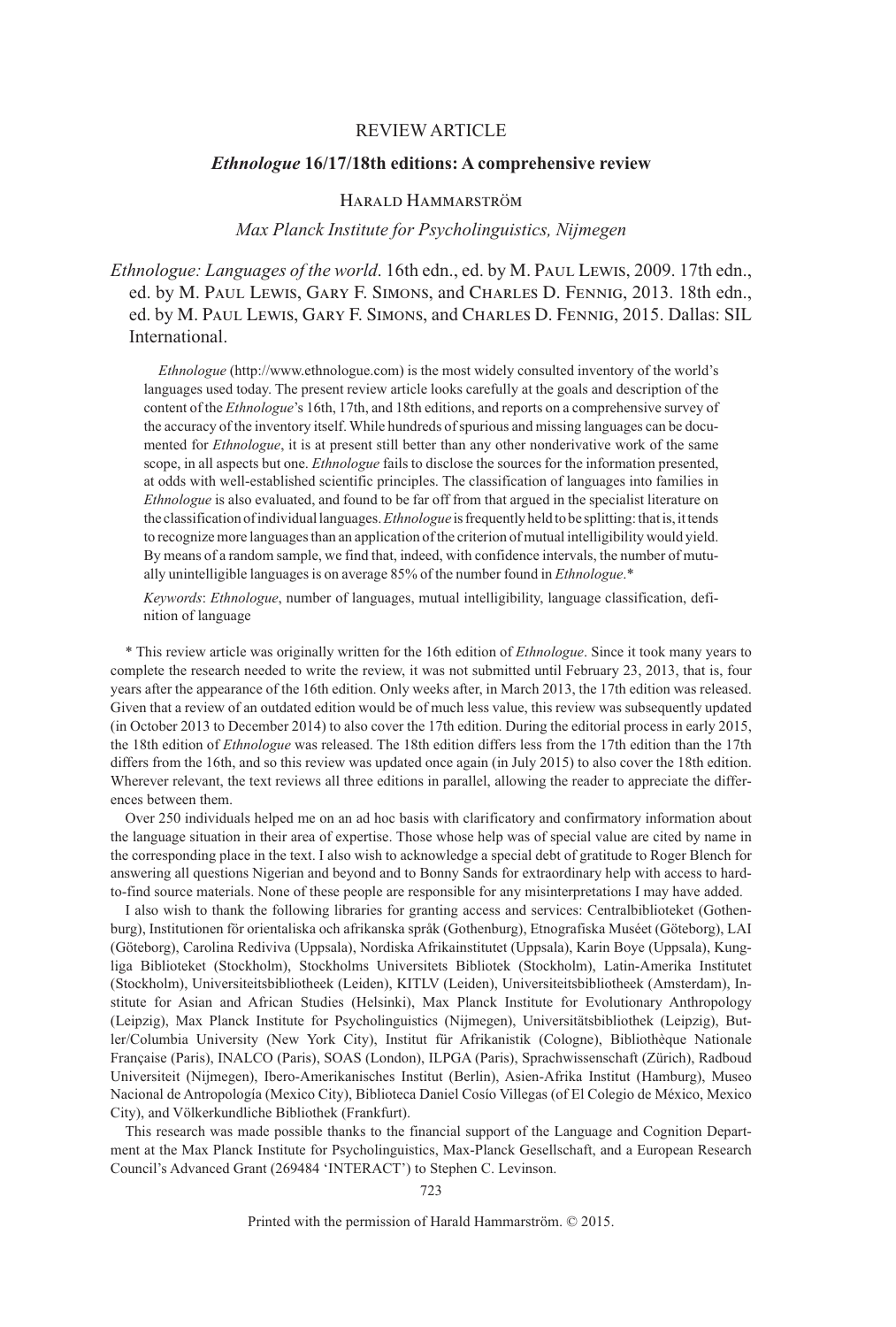**1.** GENERALITIES. The *Ethnologue* is a work aiming to catalogue all known living languages of the world. The 16th edition (henceforth E16) was released in 2009, and its entries were taken over as ISO 639-3 standard for language identification. The 17th edition (henceforth E17) was released in 2013, but the dependence was now reversed, and E17 explicitly states that it reproduces the inventory rendered by ISO 639-3. The 18th edition (henceforth E18) was released in 2015 and continues the latter relationship to ISO 639-3. The 16th and 17th editions come as hardcover books covering over 1,000 pages, but the full contents of the books are also freely available online at [http://](http://www.ethnologue.com) [www.ethnologue.com](http://www.ethnologue.com) (for the most recent version), http://www.ethnologue.com/17/ (for the 17th edition), and http://archive.ethnologue.com/16/ (for an archived 16th edition). The web availability greatly facilitates access and searchability, providing an enormous service to the linguistic community on behalf of the SIL.

E16, E17, and E18 are organized similarly: introduction, statistical summaries, language entries, maps, and finally a bibliography and indices. I concentrate on the bulk of the work, that is, on the language entries and information about them in the introduction. Inasmuch as they are correct, there is little to say about indices, statistical summaries, and maps.

The review is organized as follows. I first review the information provided in the E16/ E17/E18 introductions, including notes and numbers on the kinds of languages (pidgin, sign, speech registers, etc.) listed (§2). The accuracy of the E16/E17/E18 language inventory compared to that which can be gauged from the literature is measured in §3. Actual lists of spurious and missing languages can be found in the online appendices along with references to the literature that substantiate their claimed status. Section 4 provides empirical data on the relation between mutual intelligibility and the language/dialect divisions actually found in the E16/E17/E18 entries, and discusses the implications this has for the number of languages in the world. The  $E16/E17/E18$  classifications of languages into families are addressed in §5, and the merits of E16/E17/E18 vis-à-vis alternative listings are discussed in §6. The review concludes with overall impressions ( $\S7$ ). Additional detailed information is provided in online appendices, which are available at [http://](http://muse.jhu.edu/journals/language/v091/91.3.hammarstrom01.pdf) [muse.jhu.edu/journals/language/v091/91.3.hammarstrom01.pdf.](http://muse.jhu.edu/journals/language/v091/91.3.hammarstrom01.pdf) Appendix A lists languages missing from E16/E17/E18, and Appendix B lists entries in E16/E17/E18 that are spurious. Appendix C contains examples of erroneous classifications in E16. Appendix D contains an assessment of language/dialect divisions on a sample of 100 languages from E16/E17/E18.

**2.** The introductions. The introductions are concise but provide a good explanation of the principles behind  $E16/E17/E18<sup>1</sup>$ . This is not an easy task, and many comparable works resort to smoke-screening the fact that they do not know (or care) about the principles actually used in language listings. In E16/E17/E18 we are given an explanation of what the aims and limits of inclusion are, what different kinds of entries there are (pidgin, sign, etc.), and what information various fields contain (population, region, map projection), as well as a fairly extensive discussion of levels of language endangerment. Examples of descriptions that became clearer in the 16th edition compared to the 15th are on the systematic information about Bible translation and on the occasional inclusion of extinct languages. (Information on Bible translation is said to be included because the Bible is the most widely translated of all books.) Examples of descriptions

<sup>&</sup>lt;sup>1</sup> The introduction chapter in the book version corresponds to the information in the About tab in the online version.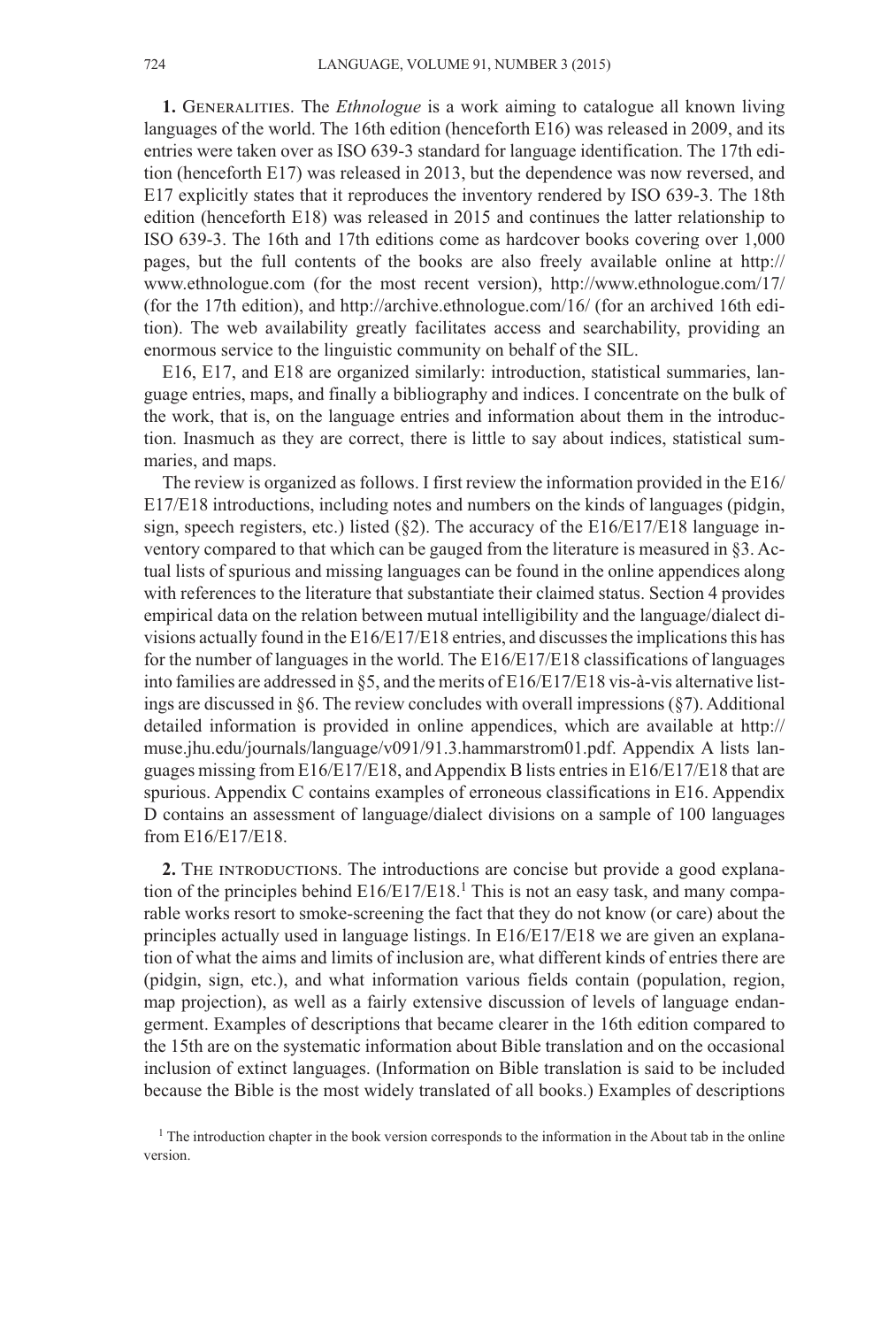that became clearer in the 17th edition compared to the 16th are the more elaborate explanations of the population, typology, location, and dialects fields. Examples of descriptions that became clearer in the 18th edition compared to the 17th are the more elaborate explanations of the Language status field (which covers language endangerment), the website, and the nature of updates.

A significant difference between E16, E17, and E18 concerns the listing of extinct languages. In the introduction to E16, it is stated that the aim is to include some extinct languages (as a bonus on the set of living languages, where the aim is to include ALL), namely:

- extinct languages that were listed as living in some previous *Ethnologue* edition but subsequently went extinct, $2$  and
- extinct languages that are in current use in the scriptures or liturgy of a faith community.

In E17, there is no such passage. E17 is explicitly declared to follow ISO 639-3, which does aim to include all types of extinct languages, $3$  and indeed, many Australian languages extinct before 1951 and absent from E16, for example, were carried over from ISO 639-3 into E17. Moreover, new for E17 is a Language status field, which (in addition to political recognition) encodes extinctness, level of endangerment, and degree of vitality if revitalized. There is thus no stated policy in E17 to only cover living languages, $4$  or to only cover post-1951 living languages plus extinct liturgical languages. In E18, the corresponding text of the introduction has reverted back to the E16 stance.

While, for the most part, the E16/E17/E18 introduction does not hide pertinent information, in a number of cases it does, and in a number of other cases it does not accurately describe the language listing in E16/E17/E18. I highlight the most important such problems here.

**2.1.** THE DEFINITION OF LANGUAGE. Perhaps the most important paragraph concerns the definition of language, which is therefore worth quoting and discussing in full:

The ISO 639-3 standard applies the following basic criteria for defining a language in relation to varieties which may be considered dialects:

- Two related varieties are normally considered varieties of the same language if speakers of each variety have inherent understanding of the other variety at a functional level (that is, can understand based on knowledge of their own variety without needing to learn the other variety).
- Where spoken intelligibility between varieties is marginal, the existence of a common literature or of a common ethnolinguistic identity with a central variety that both understand can be a strong indicator that they should nevertheless be considered varieties of the same language.
- Where there is enough intelligibility between varieties to enable communication, the existence of well-established distinct ethnolinguistic identities can be a strong indicator that they should nevertheless be considered to be different languages.

The definition is the same in all of E16, E17, and E18. I am concerned only with the descriptive standards of this definition of language, that is, whether it is understandable and, if so, whether the application of the criteria to raw data yields the listing actually found in E16/E17/E18. I do not address the question of whether this definition is the

<sup>4</sup> The only hint in this direction is the first sentence of the E17 introduction, which reads '*Ethnologue: Languages of the World* is a comprehensive reference work cataloging all of the world's known living languages'. The qualification 'living' here is not matched by the contents of the introduction. Thus, the phrasing is presumably a remnant from earlier editions.

<sup>2</sup> The first edition of the *Ethnologue* appeared in 1951.

<sup>3</sup> See http://www-01.sil.org/iso639-3/types.asp, accessed 6 October 2013.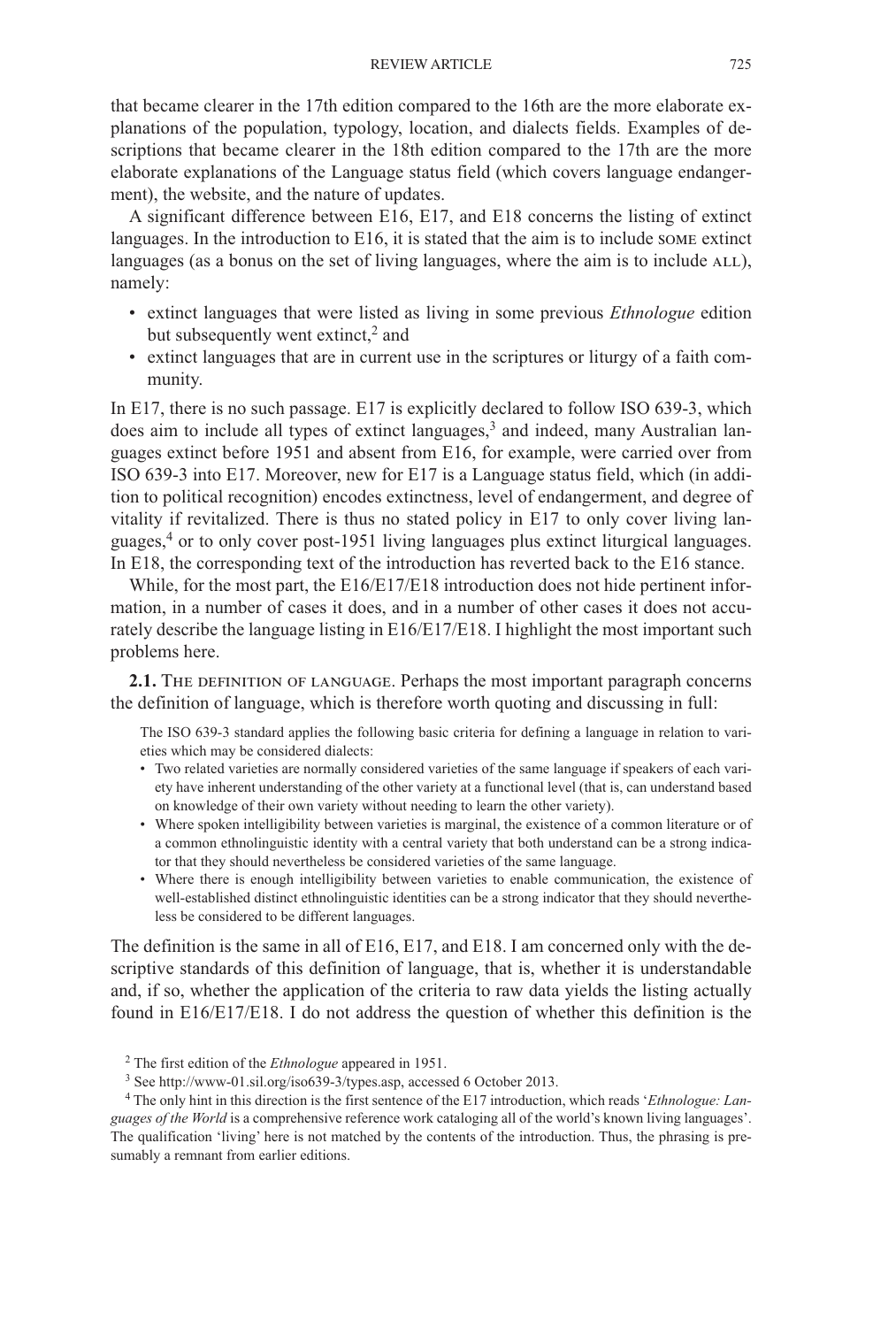most appropriate one vis-à-vis other possible definitions, since this is not something argued for in the book under review. Readers who want answers to the latter question will have to look elsewhere than E16/E17/E18.

Strictly speaking, the last two criteria of the definition do not meet the requirements for being criteria that define something because the phrasing 'can be' allows the reader to disregard them as he/she pleases. If this is intended, one cannot reproduce E16/E17/E18's list of languages based on raw data on varieties. Arguably, to make things clear, E16/E17/E18 should therefore indicate, for each language, by which of the three criteria the language in question made it onto the list. If this is not intended—that is, if the 'can be's should read as 'is'—then they should be so rephrased. If so, it would be feasible, in principle, to reproduce the E16/E17/E18 listing based on raw data. It would be advisable, however, to indicate the instantiated criteria for every language anyway, since the existence of a 'common ethnolinguistic identity' is possibly more obscure than the obscurity it obviates ('marginal intelligibility').

The phrasing of the first criterion is also infelicitous. By an often-highlighted chain of inferences, it implies that all varieties in a dialect chain constitute one language. A typical dialect situation might have A mutually intelligible with B, and B mutually intelligible with C, but A and C not mutually intelligible. By the first criterion, A and B are the same language, and B and C are the same language, which implies that all three are the same language (the latter step because of the meaning of*same*). Even the quickest glance at the actual listings in E16/E17/E18 reveals that dialect chains are not treated this way; that is, it is not the case that each dialect chain has been collapsed into one language each. In E16/E17/E18, what appears to be the case is that dialect situations, such as A, B, C above, fall out as two language entries (placing B arbitrarily), with more than two language entries in more complex dialect chains involving more separate varieties. Therefore, the mutual-intelligibility-based criterion that  $E16/E17/E18$   $ACTUALY$  appear to be using is the converse of the first criterion: 'For each language entry, all varieties that belong to it are mutually intelligible'. This criterion is not operationally phrased. To make it operational (though not necessarily practical) one can prepose: 'find a grouping of varieties into languages such that … '.

**2.2.** Macrolanguages. New for the 16th edition, and kept in the 17th and 18th, is the concept of macrolanguages (which also have three-letter ISO 639-3 codes). Macrolanguages are defined as (emphasis and list formatting added):

- MULTIPLE,
- CLOSELY RELATED individual languages that
- are deemed in some usage contexts to be a single language.

An arbitrary group of languages—for example, 'South American indigenous languages' or 'languages whose names begins with the letter "A" '—does not qualify as a macrolanguage because of the requirement that the languages in question should be closely related. We are not told whether E16/E17/E18 aims to be complete with respect to macrolanguages. If the definition given is to be taken literally, then the listing of fifty-five (E16) or sixty (E17/E18) macrolanguages is very incomplete, as almost any set of closely related individual languages is deemed to be a single language in some context; for example, this is often the case in historical classification. The motivation for introducing macrolanguages is given in the (one) line: that it 'provides us with a way to represent the fact that linguistic varieties function simultaneously as both individual units and within a larger functional matrix' (E17). Possibly, this means that the intention is for macrolanguages to serve a purpose in the sociopolitical sphere, rather than just any usage context.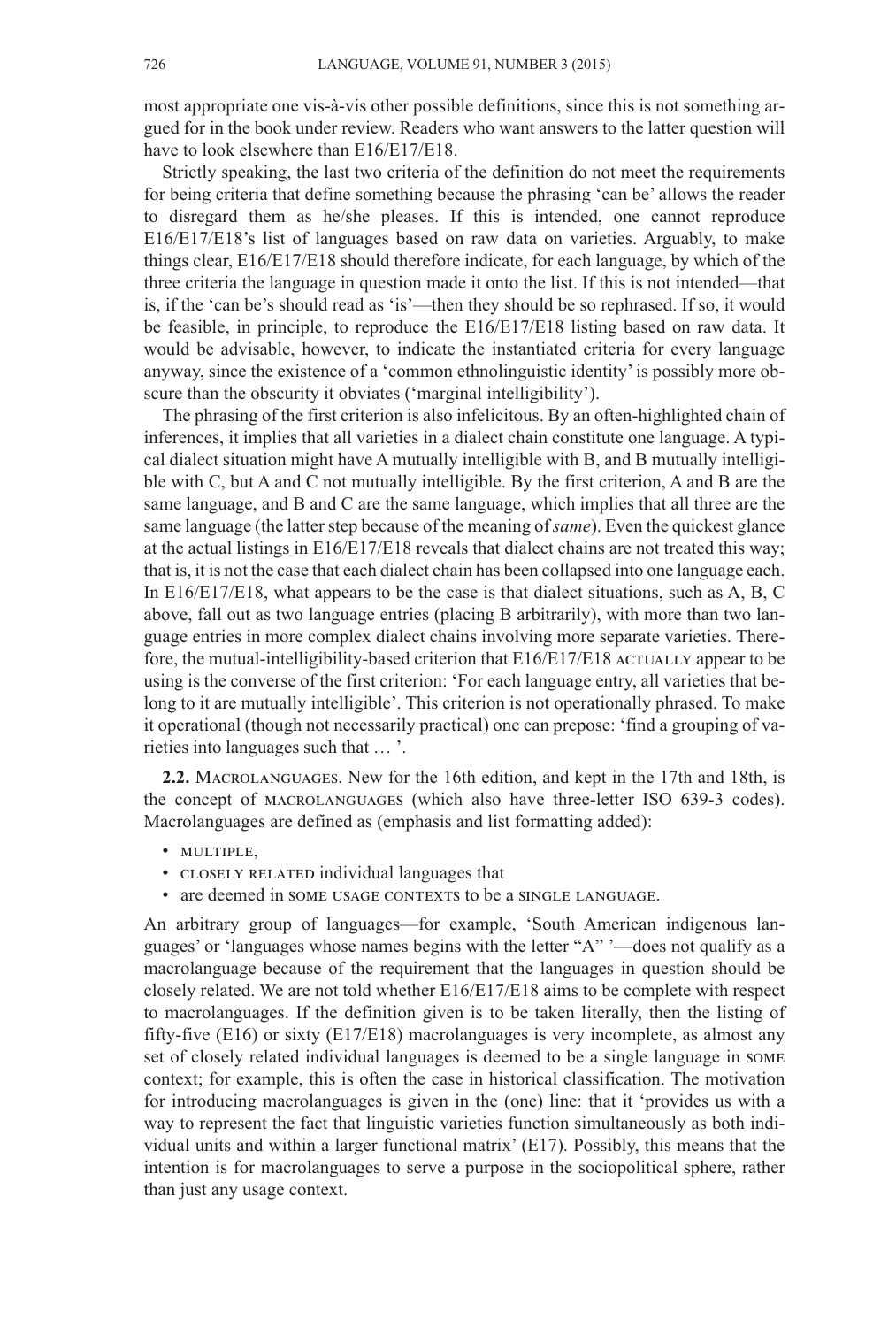Since macrolanguages do not replace ordinary languages in E16/E17/E18 and are relatively few in number, I do not discuss them further here.

**2.3.** Language classification. According to E16:

Language classification information comes from a variety of sources. Generally, the organization of linguistic relationships outlined in the *International Encyclopedia of Linguistics* (Frawley 2003) is followed for most language families. For Austronesian languages, the *Comparative Austronesian Dictionary* (Tryon 1995) is followed most frequently. Departures from these primary sources are included based on more recent comparative studies as they are reported to us.

As I pointed out in a review of the 15th edition (Hammarström 2005), the reference to the *International Encyclopedia of Linguistics*, 2nd edn. (*IEL*, Frawley 2003), is an empty self-reference since the *IEL* follows *Ethnologue*'s 14th edition in its classification (Frawley 2003:xiv):

These lists [of language families and their members] were compiled by Barbara Grimes—not by authors of the articles—using the *Ethnologue* … There remain great controversies in the field over which languages belong to which families, and, indeed, some of the groupings in the lists are at odds with the positions of the authors of the articles. The goal of including the lists was not to resolve controversies—or promote them!—but to ensure that the user has maximum information.

The *IEL* adds no further substance to the classification, and surely one can provide the user with better 'maximum information' than arbitrariness and contradiction, which the passage boils down to. Similarly, the classification in the *Comparative Austronesian dictionary* (Tryon 1995) says (Grimes et al. 1995:122) it follows the *Ethnologue* 11th edition (Grimes 1988) for all but the higher-level nodes, without adding or committing any extra substance to this classification.

Furthermore, the E16 claim that 'departures from these primary sources are included based on more recent comparative studies as they are reported to us' is not accurate. In reality, SIL has a team of subarea editors who prepare reports to the general editor. The present reviewer has seen such reports. These reports cover classification and combine opinions from SIL area experts and advice actively solicited (by the subarea editors) from non-SIL specialist linguists. The subarea editors find compromises for differing opinions within their respective areas, but there is no evidence in the macrolevel classification of any attempt at unifying the (widely differing) principles for classification current in the subareas. Beyond these subarea reports, according to testimonies from many colleagues in linguistics, it appears that classification information submitted voluntarily by non-SIL linguists to the editor is set aside if not cosubmitted with a supporting SIL member.

While it would be inappropriate to ask that the SIL embark on a large-scale enterprise of historical linguistics, it is perfectly appropriate to request that the procedure underlying the E16 language classification should be described correctly, regardless of whether this procedure is justified. A procedure that gives credence to SIL members over nonmembers obviously could not survive scientific scrutiny, but it would nevertheless prevent misunderstandings about the E16 classification, which is increasingly being cited as 'compromise' classification.

The corresponding section in E17 (a similar passage is retained in E18) has improved in its descriptive accuracy and no longer contains the circular justification:

Language classification information comes from a variety of sources. The Ethnologue attempts to report the generally accepted consensus of scholars working in the language family based on published works and scholarly review. For this edition, the language classifications for several major families have undergone thorough review and revision. The sources on which the classifications are based are not overtly cited in the language entry but may be included in the list of general references listed at the country level. The sources used for classifications are available on request by contacting the Editor; see Contact us.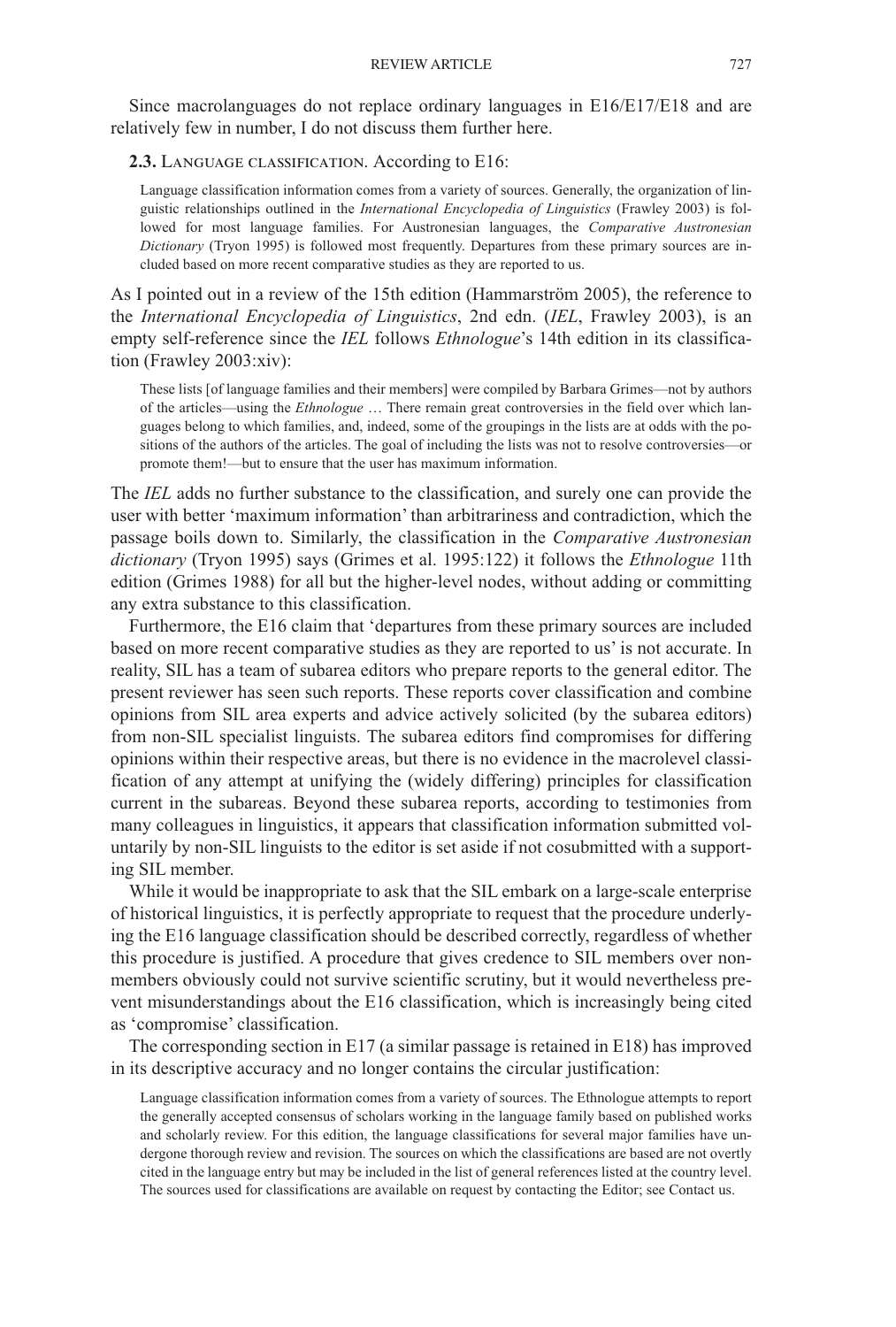However, the actual procedure for the 'attempts to report the generally accepted consensus' is still not declared. Whatever the attempts were (and were not) is highly relevant information, and the failure to disclose it runs counter to scientific principles. Similarly, if there are sources explaining the basis for classification, why not cite them overtly? Lastly, the statement that sources are available on request appears to be nominally correct, but the underlying sources for various languages appear not to be in order. I asked (Nov. 2013) for the source of the classification of five languages chosen for their peculiar E16/E17 classification: Kamar [keq], Phimbi [phm], Santa Maria La Alta Nahuatl [nhz], Enwan (Edu State) [env], and Eastern Ngad'a [nea]. For Kamar [keq] and Enwan (Edu State) [env], the classification sources were not known. For Phimbi [phm], the source was said to be Maho 2009, but this source actually follows E16 and does not have any independent evidence for the language Phimbi [phm] or its classification (Maho 2009 and p.c., November 2013). For Santa Maria La Alta Nahuatl [nhz], the source was said to be Campbell 1997, but Campbell does not mention Santa Maria La Alta Nahuatl [nhz] and makes no subdivisions of Nahuatl varieties at all (Campbell 1997:134), so this source gives no information on how to classify Santa Maria La Alta Nahuatl [nhz] against the dozens of other Nahuatl entries in E16/E17. Nor does Campbell (1997), in turn, cite any other sources that treat the classification of Santa Maria La Alta Nahuatl [nhz] (Lastra de Suárez 1986 is cited but does not cover Santa Maria La Alta Nahuatl [nhz], while Lastra 1990 does, but is not cited). For Eastern Ngad'a [nea], the sources for classification were said to be Blust 2008 and Gray et al. 2009, but neither of these sources mentions or cites any work (beyond *Ethnologue*) that mentions Eastern Ngad'a [nea]. Thus, out of the five queries for classification sources, none provided any noncircular information on the classification of the languages in question. In §5 we review the actual outcome classification (rather than the description of it).

**2.4.** SOURCES AND UPDATES. A large number of sources for individual data items are cited properly. A welcome novelty since the E16 edition is that '[c]itations of published sources in the text of *Ethnologue* follow the conventional format of author surname followed by publication year. Personal communications, unpublished, and more general sources such as censuses, are identified by placing the year before the name of the source'. For most items of data, however, no source is cited; in particular, most of the time no source is cited to justify the entry itself, or to at least explain where the data came from.

From a scientific perspective, the lack of systematic sourcing is the biggest weakness of E16/E17/E18. The lack is somewhat puzzling. After all, no data is made up of thin air—it all comes from somewhere<sup>5</sup>—so why not declare it? E16/E17/E18 gives only one reason, namely, space: 'Lamentably, space does not permit a listing of [every correspondent who has communicated with us since [the fifteenth edition was released in 2005 (E16)/the sixteenth edition was released in 2009 (E17)]/every contributor since *Ethnologue* came into existence (E18)]. Moreover, the list of contributors over the nearly six decades of Ethnologue publication, whose contributions can still be seen, defies documentation' (E16). Possibly this is a valid reason for the book version, but for the internet version there are no space limitations.

<sup>5</sup> Fortunately, it has not been the general practice of the E16/E17/E18 editorial team throughout the years to discard the source or its name once the information from it has been integrated. As I have experienced myself, it is occasionally possible to find out where a certain entry actually comes from via the help of a willing SIL member.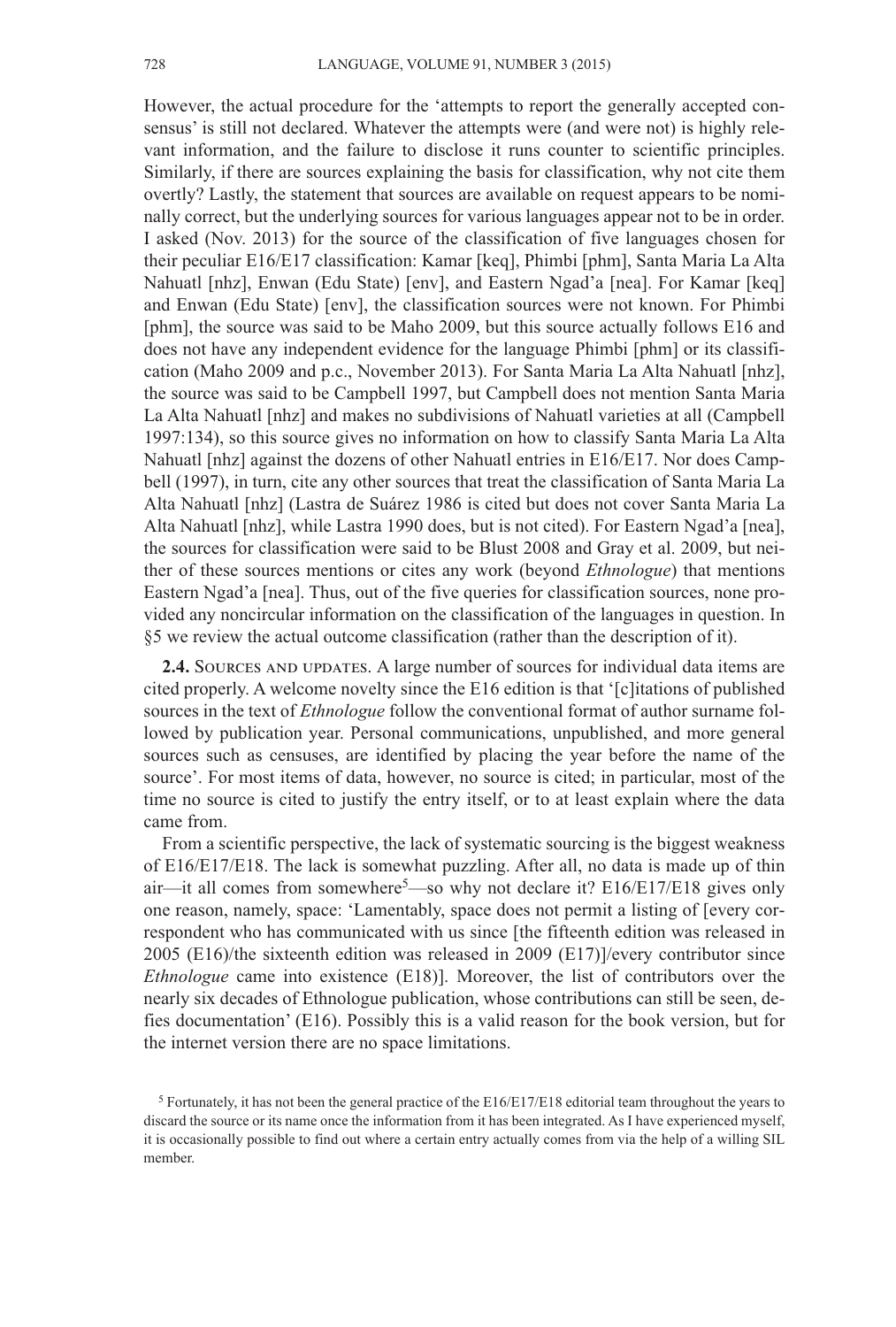According to E16/E17, 'this edition contains nearly 60,000 updates and corrections from the previous one' (curiously, the claimed number of updates between the 15th and 16th editions turned out to be the same as that between the 16th and 17th editions). The meaning of this number is mysterious since it gives an average of eight updates per entry, or, on average, more than one update per field for every entry. But the updates are not evenly distributed, and whatever counts as an update is something very lightweight. Some quick computational comparisons of the 16th edition with the 15th gives the following. About 2,500 entries have not been changed at all in the name, dialects, population, and comment fields (whether explicitly indicated or not). At most, 1,350 entries have been updated and indicated as such (as evidenced by the occurrence of the tokens '2005', '2006', '2007', or '2008'). It would have been more informative if E16/E17 reported the number of updated entries or the number of updated fields, rather than the obviously diluted number of 'updates' (characters?). E18 has improved on exactly this point, reporting on the number of updated entries and the size of the update (at least one field).

**2.5.** FEEDBACK. New for the 17th edition<sup>6</sup> was the ability to register and thus be able to provide feedback to the *Ethnologue* editors directly from a specific page. Making it easier to provide feedback is certainly a step in the right direction.

**2.6.** The language inventory according to E16, E17, and E18. The 7,412 (E16), 7,561 (E17), and 7,532 (E18) entries are categorized as per Table 1.

| E16                              | <b>LIVING</b>  | <b>EXTINCT</b> | <b>NO EST</b> | <b>TOTAL</b> |
|----------------------------------|----------------|----------------|---------------|--------------|
| Macrolanguages                   | 55             |                |               | 55           |
| Canonical spoken languages       | 6,682          | 373            | 155           | 7,210        |
| Deaf sign languages              | 57             |                | 71            | 129          |
| Artificial/constructed languages | $\theta$       | $\Omega$       | 1             | -1           |
| Pidgin languages                 | $\overline{4}$ | 3              | 10            | 17           |
| TOTAL                            |                |                |               | 7,412        |
| E17                              |                |                |               |              |
| Macrolanguages                   | 60             |                |               | 60           |
| Canonical spoken languages       | 6,857          | 408            | 81            | 7,346        |
| Deaf sign languages              | 71             | 3              | 63            | 137          |
| Artificial/constructed languages | $\theta$       | $\Omega$       |               | 1            |
| Pidgin languages                 | 12             | 4              | 1             | 17           |
| <b>TOTAL</b>                     |                |                |               | 7,561        |
| E18                              |                |                |               |              |
| Macrolanguages                   | 60             |                |               | 60           |
| Canonical spoken languages       | 6,954          | 363            |               | 7,317        |
| Deaf sign languages              | 137            |                |               | 138          |
| Artificial/constructed languages | 1              | $\Omega$       |               | 1            |
| Pidgin languages                 | 13             | 3              |               | 16           |
| TOTAL                            |                |                |               | 7,532        |

Table 1. The language inventory in numbers, as of E16, E17, and E18.

The column 'living' counts the number of entries for which E16/E17 lists a speaker number greater than zero in the population field. The column 'extinct' counts the number of entries in E16/E17 for which the population field lists zero speakers (or a phrase to this effect). The column 'no est.' counts the number of entries where 'no estimate

<sup>6</sup> See http://www.ethnologue.com/ethnoblog/mpl/check-out-new-ethnologue.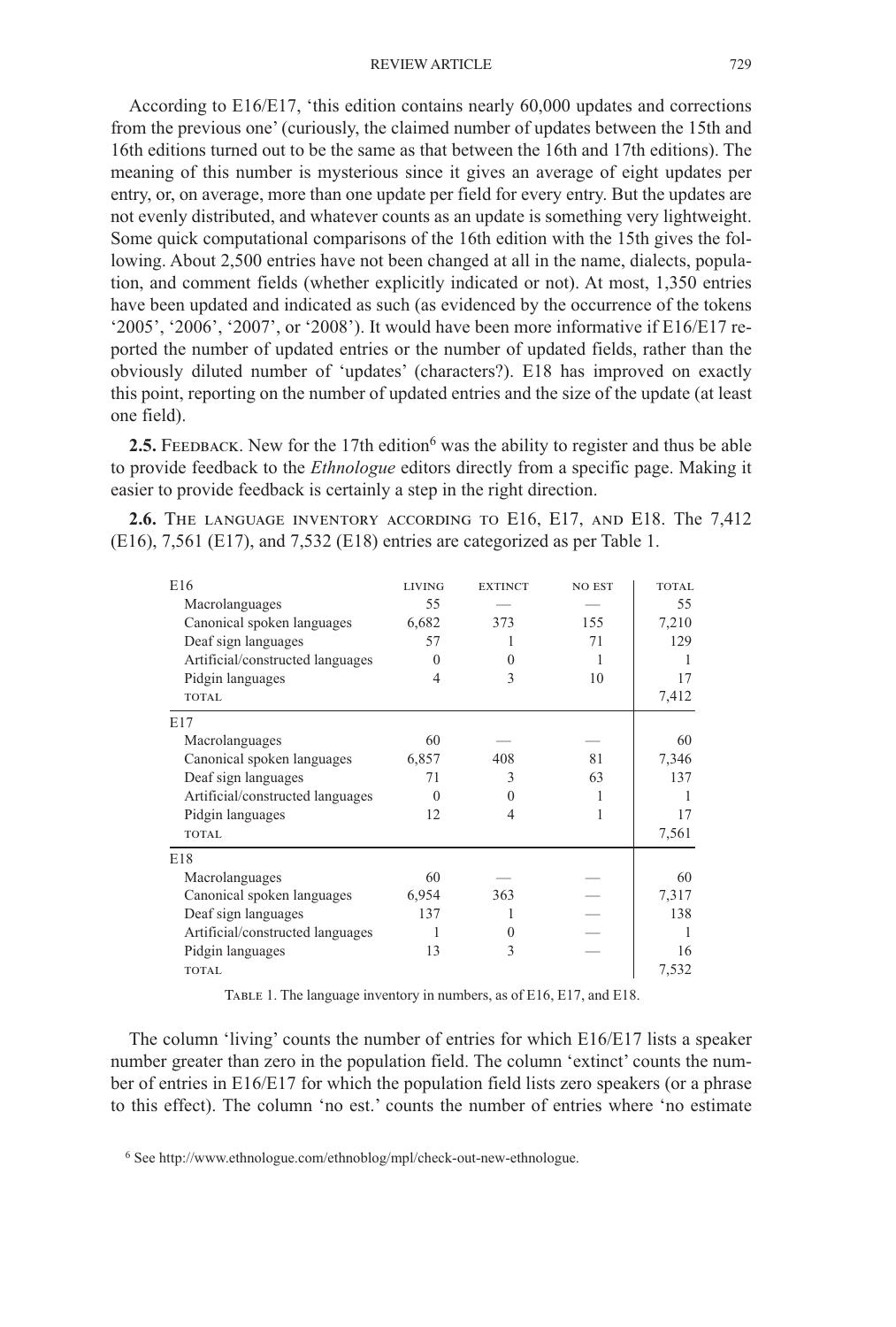available' or an equivalent phrase occupies the population field. Impressionistically, most of the entries in E16/E17 with 'no estimate' are living languages for which no population estimate is given, rather than languages whose living/extinct status cannot be inferred. For E18, there is a language status field, and the columns 'living'/'extinct' then simply count the cases marked as extinct or not.

Esperanto [epo] is the sole language included as an artificial (E16)/constructed (E17/E18) language, presumably because it is the only(?) such language known to have native speakers (Bartlett 2006).Afew nonnatively spoken languages—for example, Callawaya [caw] (Muysken 2009), Gail [gic] (Cage 2003), Leti (Cameroon) [leo] (Dieu & Renaud 1983), and La'bi [lbi] (Moñino 1977)—are included, but most such known languages, for example, Urban Youth languages (Kießling & Mous 2004), are not included.

It is clear that a large number of attested pidgin languages are missing. Due to the transient nature of pidgins, however, information as to the existence of a pidgin is typically more ambiguous than the corresponding information about a language with native speakers. I therefore refrain from discussing the E16/E17/E18 pidgin entries in detail, and refer to the comprehensive listing of pidgins by Bakker and Parkvall (2010). The Bakker & Parkvall 2010 listing differentiates different levels of evidence for the existence of a pidgin, rather than a strictly binary decision of existence or not.

I am not qualified to judge the sign language entries, so they are left unreviewed here. The remainder of this review is restricted to languages spoken as a first language.

**3.** Spurious and missing languages. A number of extant languages are missing from E16/E17/E18, and a number of entries in E16/E17/E18 are spurious, that is, do not exist as languages or duplicate other existing entries. In order to systematically enumerate missing and spurious languages from E16/E17/E18, the following method was pursued. First, a very large collection of bibliographical references<sup>7</sup> to descriptive work on the languages of the world was annotated as to the language(s) described, causing, for example, any reference to a language missing from E16/E17/E18 to become apparent. Second, the classification according to the research literature was reviewed for every E16/E17/E18 language, causing, for example, duplicate entries to become apparent by competing for the same slot in the classification. Third, a survey of one specific grammatical characteristic was carried out across the research literature for every E16/E17/ E18 language, causing, for example, duplicate entries to become apparent by being grounded in the same source.

**3.1.** Missing languages. The languages missing in E16/E17/E18 are listed in Appendix A. To be more precise, a language is listed there as missing if:

- extant published literature can make a convincing case that the language exists (or existed; see below), and,
- extant published literature can make a convincing case that the language is not intelligible to any language already listed in E16/E17/E18.

An important note is that I do not list languages that are missing solely by virtue of the interpretation of a dialect situation correctly understood (but interpreted differently) in E16/E17/E18. This matter is separately treated in §4.8 For example, if an E16/E17/E18 entry subsumes a number of varieties with borderline intelligibility, and the facts are correctly indicated (e.g. the names of the varieties given as dialects, and the comments about intelligibility), such cases are not listed here, even if there are good reasons to interpret

<sup>7</sup> See http://www.glottolog.org (accessed 20 January 2012) for more information.

<sup>&</sup>lt;sup>8</sup> A large number of other such cases are taken up in the list of scheduled updates to the ISO 639-3 inventory, traceable via [http://www.sil.org/iso639-3/changes.asp.](http://www.sil.org/iso639-3/changes.asp)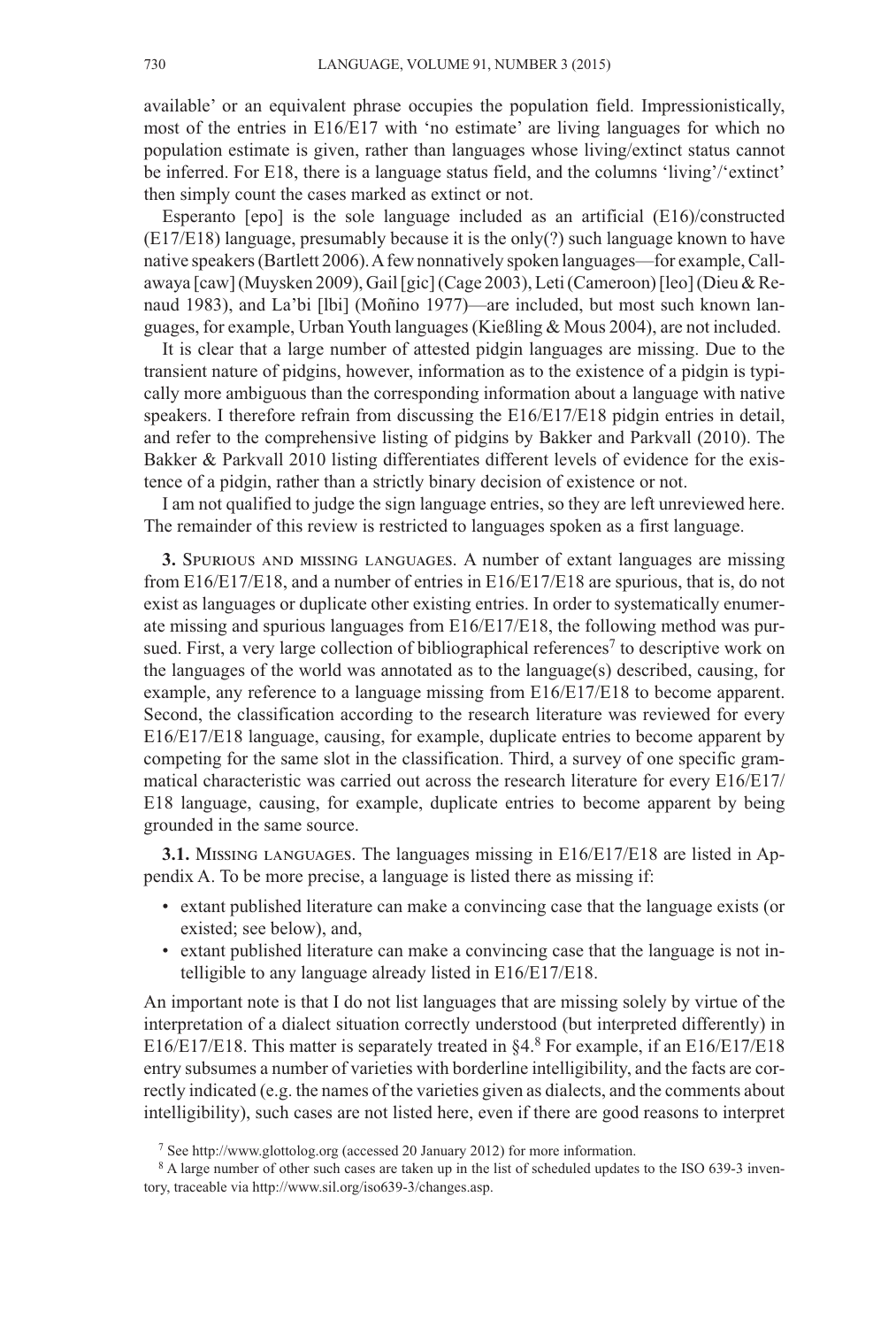the same facts as yielding different entries. However, if an E16/E17/E18 entry shows signs of misunderstanding (missing the existence of a variety, having an erroneous indication of intelligibility level, or giving a blanket statement with no indicated basis, etc.), any variety that is arguably not intelligible is listed as a missing language in Appendix A.

In all cases, references are provided to the literature that support the argument made regarding the missing language in question.

Some 236 (E16), 477 (E17), and 198 (E18) missing languages were encountered. More than half of the 477 missing languages for E17 represent languages known to be extinct by 1951, which were not intended to be included in E16/E18 but were, at least according to its introduction, intended to be included in E17. (The corresponding number of missing languages in E16/E18, including those extinct by 1951, would have been 501 (E16) and 468 (E18).) The exact numbers of missing languages divided by macroarea are shown in Table 2.

**3.2.** SPURIOUS LANGUAGES. Appendix B lists entries in E16/E17/E18 that are spurious. To be more precise, an entry is listed here as spurious if:

- it duplicates another extant E16/E17/E18 entry, or
- it cannot be asserted that the entity denoted in the entry was a language different from every other entry in E16/E17/E18.

Again, I do not list languages that are spurious solely by virtue of the interpretation of a dialect situation correctly understood (but interpreted differently) in E16/E17/E18, and in all cases references are provided to the literature that support the argument made about the spurious language in question.

Some 191 (E16), 168 (E17), and 141 (E18) spurious languages were encountered. The numbers of spurious languages divided by macroarea are shown in Table 2.

| E16           | MISSING A1951 | (MISSING B1951) | <b>SPURIOUS</b> |
|---------------|---------------|-----------------|-----------------|
| Africa        | 64            | (9)             | 47              |
| Australia     | 50            | (35)            | $\overline{4}$  |
| Eurasia       | 56            | (93)            | 71              |
| North America | 13            | (39)            | 6               |
| Pacific       | 29            | (5)             | 22              |
| South America | 24            | (84)            | 41              |
| <b>TOTAL</b>  | 236           | (265)           | 191             |
| E17           |               |                 |                 |
| Africa        | 55            | 11              | 41              |
| Australia     | 40            | 32              | 6               |
| Eurasia       | 52            | 91              | 59              |
| North America | 11            | 49              | $\overline{4}$  |
| Pacific       | 25            | 5               | 17              |
| South America | 22            | 84              | 41              |
| <b>TOTAL</b>  | 205           | 272             | 168             |
| E18           |               |                 |                 |
| Africa        | 49            | (10)            | 25              |
| Australia     | 40            | (32)            | 5               |
| Eurasia       | 52            | (90)            | 51              |
| North America | 11            | (49)            | $\overline{4}$  |
| Pacific       | 24            | (5)             | 16              |
| South America | 22            | (84)            | 40              |
| <b>TOTAL</b>  | 198           | (270)           | 141             |

Table 2. Numbers of missing and spurious languages in E16/E17/E18. The actual languages are detailed in Appendix A and B. The column marked B1951 signifies that the languages in question were extinct by 1951, while that marked A1951 signifies that the languages in question were not known to be extinct by 1951.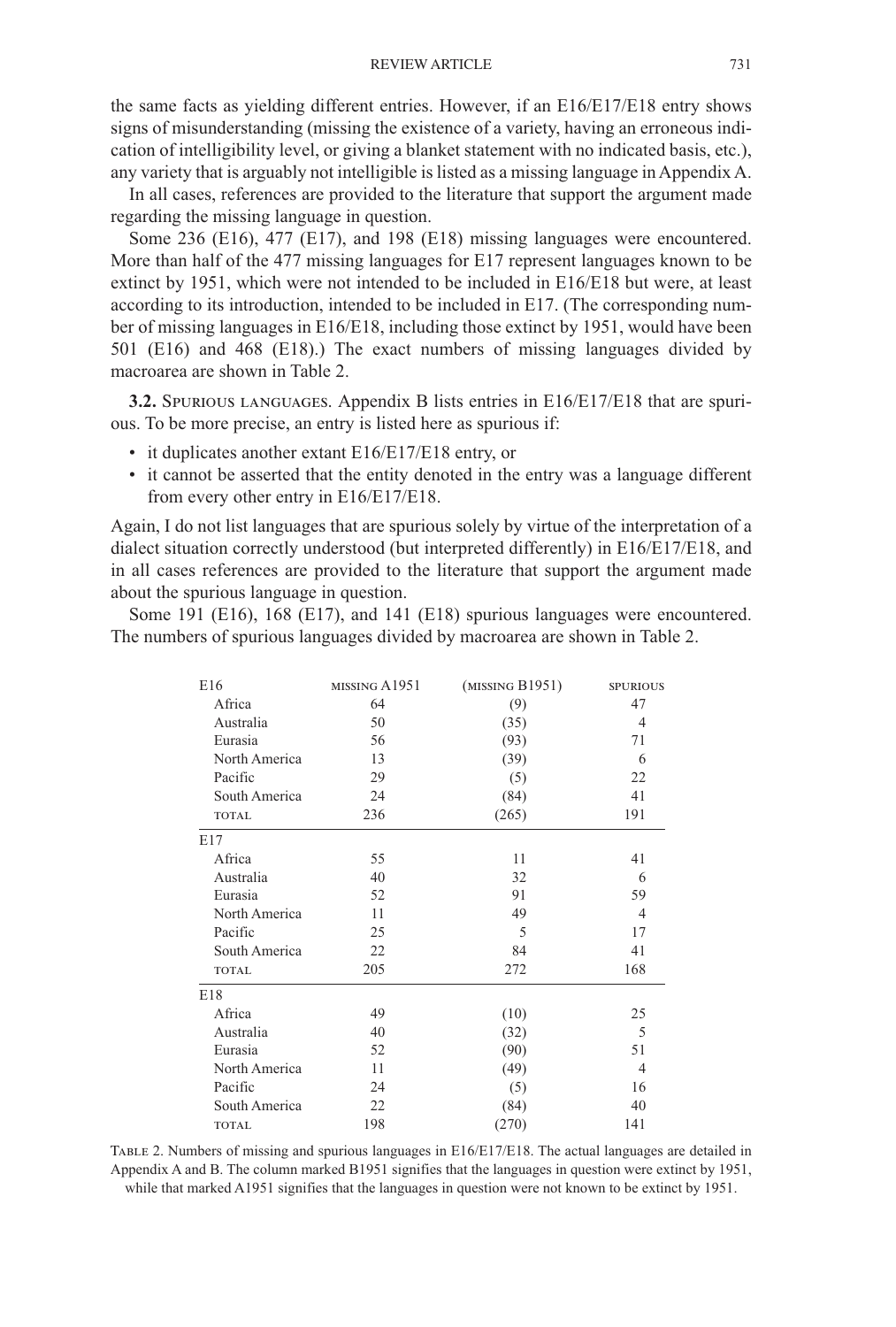**4.** The language/dialect division. Many blanket statements have appeared regarding the (too high?) number of languages in E16/E17/E18 and the language/dialect division. To take a few recent examples, Gippert (2012:21), with an example involving Germanic languages, declares that 'How dubious the calculation of languages in "Ethnologue" is … the number of 6,500 languages world-wide, consistently repeated in both scientific and popular publications … is nothing but a popular myth'. Similarly, Dixon (2012:463–64), citing a few examples of politically motivated language splits, argues that 'two modes of speaking are regarded as dialects of a single language if they are mutually intelligible … even the figure of 5,445 "languages" [from the tenth edition of *Ethnologue*—*HH*] is far too high … my estimate is that the figure is not more than 4,000, and probably a good deal less than this'. Indeed, it is easy to come up with examples of overcounting from the E16/E17/E18 listing, or, given the leeway in the E16/E17/E18 definition, to come up with examples of inconsistencies. It is also easy to come up with examples where there is no overcounting and, less easy but still not difficult, to come up with examples of undercounting (see e.g. the review of the 15th edition for examples that are all retained in E16; Hammarström 2005). However, examples are only examples and do not necessarily generalize.

I wish to point out here that defining languages on purely linguistic grounds is not necessarily fraught with THEORETICAL problems. A widespread belief holds that one cannot define language vs. dialect in any consistent and intuition-preserving way based solely on the binary (yes/no) criterion of mutual intelligibility. This view is premature: Hammarström 2008 shows that, for any set of varieties and a yes or no relation of intelligibility between each member of a pair, it is possible to define language/dialect in a consistent way, that is, such that all varieties that belong to the same language are mutually intelligible, and such that language entries are not unnecessarily multiplied. A second widespread idea holds that intelligibility between languages as a binary property (rather than gradient) is necessarily an arbitrary decision, that is, 77% lexicostatistical similarity, 87% in a sentence-repetition test, or some other threshold percentage in a text-comprehension test. This too may be premature, as a binary intelligibility without thresholds is definable on formal languages that mimic essential properties of natural languages (Hammarström 2010).

To seriously address the question of whether there is overcounting in general in E16/E17/E18, and to obtain a sharper estimate of the number of mutually intelligible languages (henceforth MI-languages) in the world, I have sampled 100 entries from E16 AT RANDOM, checked each, and labeled it with one of the following:

- −1: represents varieties intelligible to speakers of some other entry
- OK: represents varieties intelligible to all of its own speakers but not to those of some other entry, or
- +1: represents varieties not intelligible to all of its own speakers nor to those of some other entry.<sup>9</sup>

The languages sampled and the individual assessment (plus source and comments) for each is given in Appendix D. In all cases, the information in the cited sources is preferable to E16 since the sources explain how and where the information presented was obtained.

<sup>9</sup> This indicates that the entry, based on unintelligibility, should be split. In cases encountered in the sample, the entry should be split in two, rather than some higher number.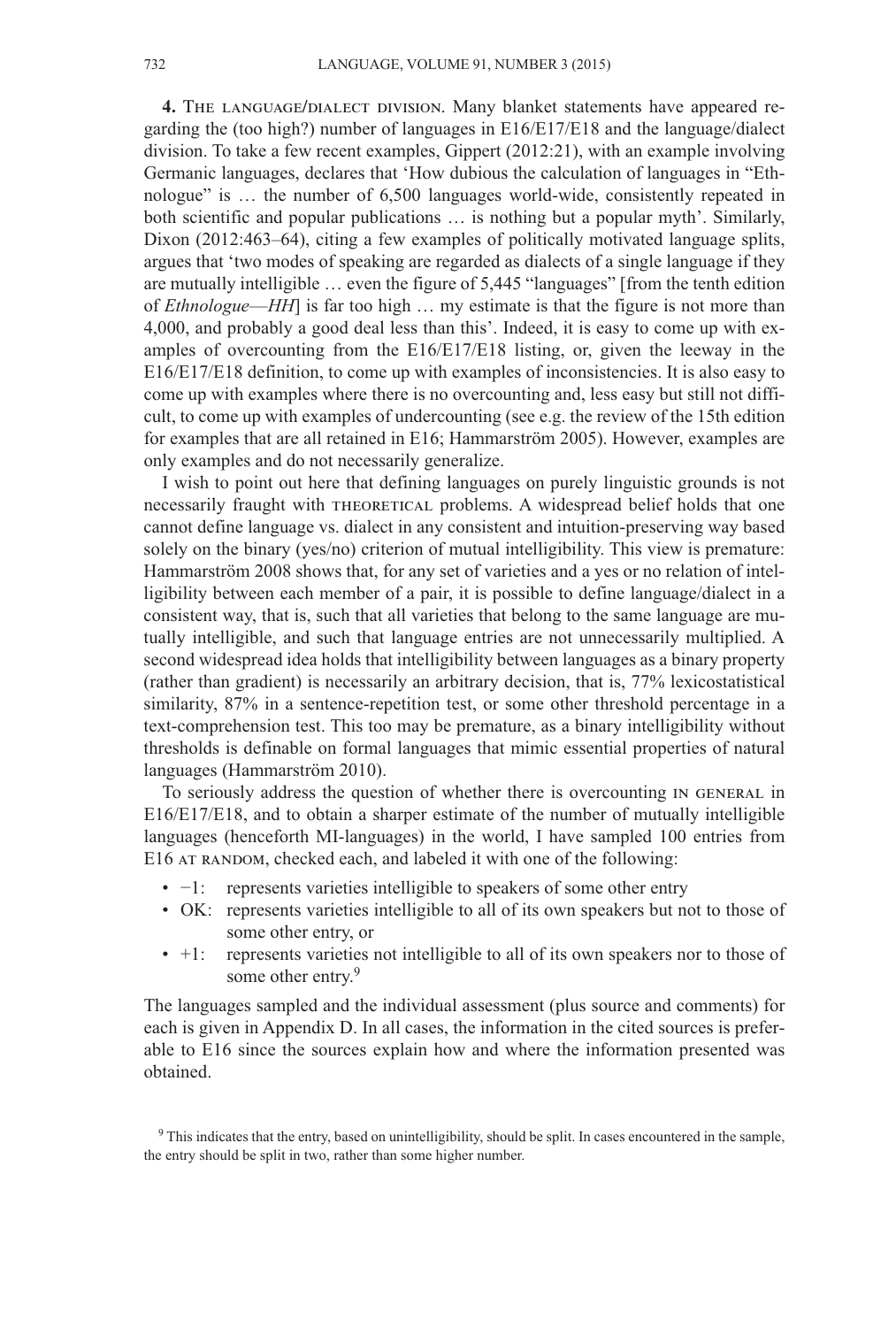#### REVIEW ARTICLE 733

Of the 100 entries, on the criterion of intelligibility, twenty-one should be merged with another existing entry, six entries should be split (in two), and the other seventythree entries should remain. This boils down to a proportion of  $(73 + 6 * 2)/100 = 0.85$ mutually intelligible languages to E16 entries. Since the sample was random, with high probability, the results do generalize (Cochran 1963).

The sample was 100 out of 6,969 entries of mother-tongue spoken languages not already deemed spurious. 0.85 \* 7054 entries is 5995.9. With a confidence interval of 99%, the number of L1 spoken languages in E16 is between 5,092 and 6,899. With a confidence interval of 95%, the number of L1 spoken languages in E16 is between 5,324 and 6,668.

Given that there are something like 5,996 L1 spoken MI-languages in E16, adding the number of MI-languages not in E16 should give us the total number of known languages in the world. There are 236 MI-languages not extinct by 1951 and 265 extinct by 1951 (see Appendix A). Thus, a good estimate of the total number of known MI-languages is 6,497 (with a confidence interval of 99% it is between 5,593 and 7,400, and with a confidence interval of 95%, it is between 5,825 and 7,169). These figures are summarized in Table 3.

|                               | <b>ESTIMATE</b> | 95% INTERVAL |               | 99% INTERVAL |               |
|-------------------------------|-----------------|--------------|---------------|--------------|---------------|
|                               |                 | <b>LOWER</b> | <b>HIGHER</b> | <b>LOWER</b> | <b>HIGHER</b> |
| In $E16$                      | 5.996           | 5.092        | 6.899         | 5.324        | 6,668         |
| MI-languages A1951 not in E16 | 236             |              |               |              |               |
| MI-languages B1951 not in E16 | 265             |              |               |              |               |
| TOTAL number of MI-languages  | 6.497           | 5.593        | 7.400         | 5.825        | 7.169         |

Table 3. Figures on the estimated number of attested assertable MI-languages spoken as a first language, based on the E16 figures with missing languages added (A1951 signifies missing MI-languages not known to be extinct before 1951, and B1951 signifies missing MI-languages extinct before 1951).

Thus, a total number of living languages around 6,000 or of known languages around 6,500 is far from being 'a popular myth'. It is a fairly well-justified estimate.

**5.** CLASSIFICATION. In §2, we reviewed the description of the principles said to be behind the E16/E17/E18 classification of languages into families and subfamilies. The present section addresses the actual outcome. Of spoken mother-tongue languages, *Ethnologue* recognizes 121 (E16), 140 (E17), or 132 (E18) language families, 50 (E16), 82 (E17), or 96 (E18) language isolates, and 73 (E16), 65 (E17), or 62 (E18) unclassified languages, as well as a number of mixed languages and creoles. While language classification is not the primary focus of E16/E17/E18, it is worthwhile to evaluate it properly, in order for it not to be mischaracterized and misapplied inside and/or outside the field of linguistics. For example, Pompei and colleagues (2011) call the *Ethnologue* classification an 'expert classification'. Whalen and Simons (2012:161–62) interpret E16/E17's unclassified languages as being independent linguistic stocks<sup>10</sup> and lament the loss of diversity if these 'unclassified' languages go extinct. Are these inferences justified?

In fact, the E16/E17/E18 classification contains a large number of languages that are not (sub)classified in harmony with experts. The first category of errors are of an elementary kind: bookkeeping, name confusion, misunderstanding of linguistic vs. nonlinguistic classification, not checking relevant research, and not keeping up with relevant

<sup>&</sup>lt;sup>10</sup> A stock is defined (Whalen & Simons 2012:156) as 'the largest grouping of languages for which relatedness can be demonstrated and for which a plausible protolanguage can be reconstructed'.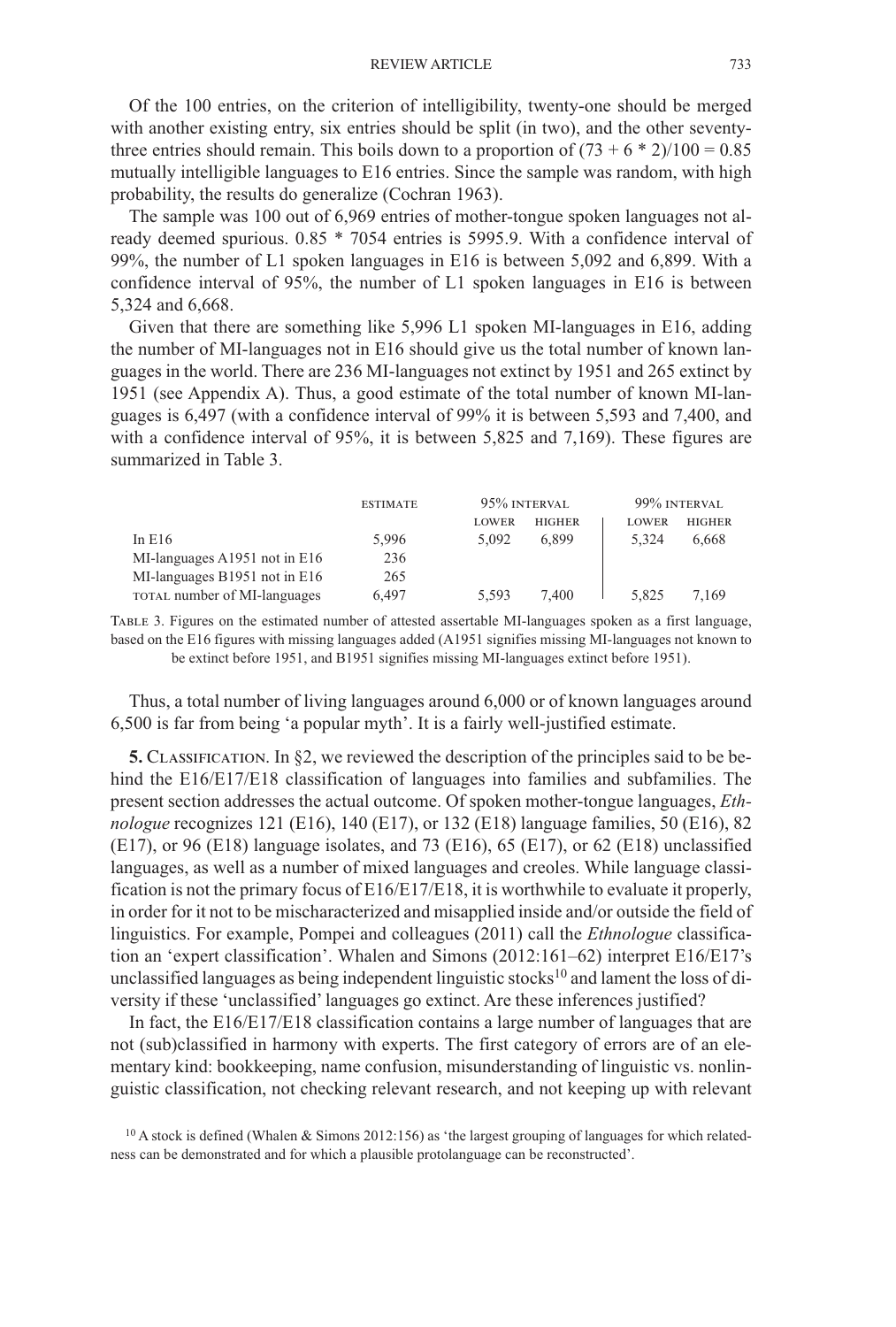research. The second category is where expert publications provide contradictory or insufficient information, and E16/E17/E18 have chosen to follow one or the other expert inconsistently, rather than attempting to find out which expert has the most/least convincing argument.

The first type of error seems to occur uniformly in all areas, except perhaps in North America. Appendix C gives some examples of errors of this kind in order to illustrate the point (for E16; the situation is not much different in E17/E18). In the interest of space, this is not (in fact, it is far from) an exhaustive list.

At the end of the day, how 'expert'-like is the E16/E17/E18 classification overall? Hammarström et al. 2014 has a complete classification and subclassification of the languages of the world based on a consistent weighing of the arguments of experts, where the justification for each node is traceable to the relevant publication. A standard way to measure the difference between two trees  $T_1$  and  $T_2$  is the Robinson-Foulds distance, which, in essence, counts the number of nodes found in  $T_1$  but not in  $T_2$  plus the number of nodes found in  $T_2$  but not in  $T_1$  (Day 1985). We restrict the comparison to the 6,794 (E16)/6,812 (E17)/6,835 (E18) languages that are classified as part of a family, as an isolate, or left unclassified (i.e. excluding mixed languages, creoles, pidgins, sign languages, and speech registers) and that are not spurious (as per the listing in this review).

The E16 classification thus has 2,242 nodes, of which 1,265 are also found in the classification of Hammarström et al. 2014. The Hammarström et al. 2014 classification has a total of 3,596 nodes concerning E16 languages, of which, again, 1,265 are found in E16. This amounts to an unnormalized Robinson-Foulds distance of  $\frac{2242 - 1265 + 3596 - 1265}{2} = 1654$ and a normalized distance of  $\frac{3308}{3308 + 1265 - 1} = 0.723$ . This can be taken to mean that only 56.4% (1,265/2,242) of the E16 nodes are expert-like, and that only 35.2% (1,265/3,596) of expert-like nodes are recognized in E16, yielding a total expert-like-ness of only  $1 - 0.723 = 0.276$  or 27.6%.

The E17 classification thus has 2,198 nodes, of which 1,337 are also found in the classification of Hammarström et al. 2014. The Hammarström et al. 2014 classification has a total of 3,617 nodes concerning E17 languages, of which, again, 1,337 are found in E17. This amounts to an unnormalized Robinson-Foulds distance of  $\frac{2198-1337+3617-1337}{2}$ 1570.5 and a normalized distance of  $\frac{3141}{3141 + 1337 - 1} = 0.702$ . This can be taken to mean that only 60.8% (1,337/2,198) of the E17 nodes are expert-like, and that only 37.0% (1,337/ 3,617) of expert-like nodes are recognized in E17, yielding a total expert-like-ness of only  $1 - 0.702 = 0.298$  or 29.8%.

The E18 classification thus has 2,200 nodes, of which 1,354 are also found in the classification of Hammarström et al. 2014. The Hammarström et al. 2014 classification has a total of 3,654 nodes concerning E18 languages, of which, again, 1,354 are found in E18. This amounts to an unnormalized Robinson-Foulds distance of  $\frac{2200 - 1354 + 3654 - 1354}{2} = 1573$ and a normalized distance of  $\frac{3146}{3146 + 1354 - 1} = 0.699$ . This can be taken to mean that only 61.5% (1,354/2,200) of the E18 nodes are expert-like, and that only 37.1% (1,354/3,654) of expert-like nodes are recognized in E18, yielding a total expert-like-ness of only  $1 - 0.699 = 0.301$  or 30.1%.

Thus, although E17 and E18 come marginally closer than E16, in no sense can E16/E17/E18 be approximated to an 'expert'-classification.

**6.** Discussion. Apart from the languages listed as missing/spurious and apart from extinct languages that went extinct before 1951, as far as I have been able to tell, the remaining entries in E16/E17/E18 exist in a one-to-one relationship with speech communities recognizable from the literature. However, the literature itself does not cover the world entirely. There are various regions of the world that are inhabited, but the linguis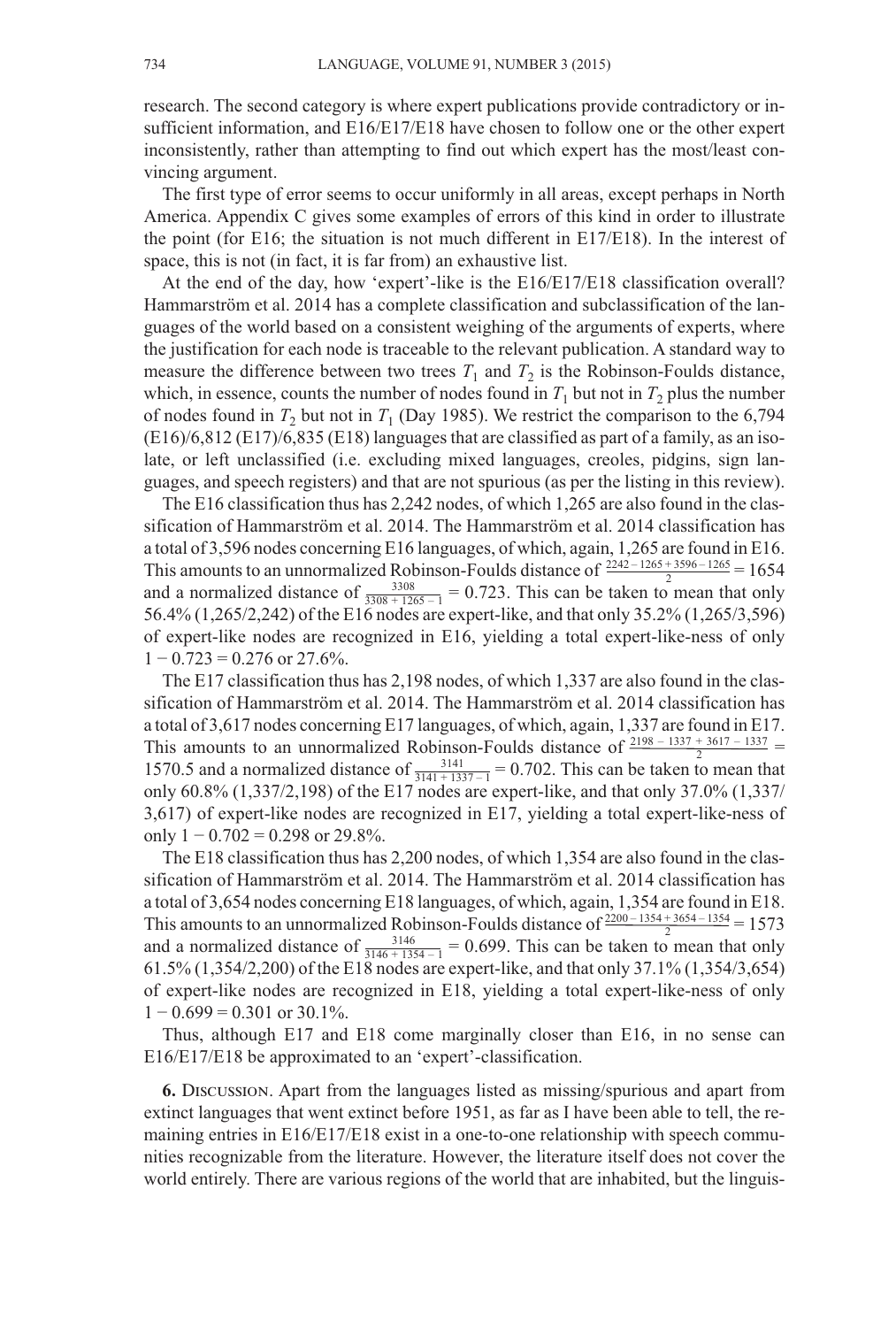tic literature cannot fully account for which languages are spoken there and how they relate to other known varieties. Thus, in all likelihood, there are further languages extant in the world that neither E16/E17/E18 nor the literature can argue for convincingly.

A few trends seem, impressionistically, to be present in the list of spurious languages:

- Cross-border languages counted twice
- Both an overarching language with considerable variation and its subvarieties
- Merging of different raw lists of languages, for example, old vs. new listings or census lists vs. linguistic survey lists, without deep checking for duplicates
- Duplication of the ancestral or new language of an ethnic group who have shifted language in near-historical times
- Thin entities, for example, a people are said to have lived on a certain island without much further information

One and the same problem underlies these kinds of errors: the lack of explicit sources for the justification of a language. If there had been a source for every entry detailing what the entry is based on (location, name, linguistic data, or whatever is thought to constitute the evidence for the language), it would be a near-mechanical task to merge different lists by matching the data at hand. At present, one has to search the entire literature and second-guess the justification for the entry. Presumably, this is the reason why there are almost as many spurious languages in E16/E17/E18 as there are missing living languages.

E16/E17/E18 is not alone in not citing the individual justification for language listings. Nearly all modern language listings for continent-sized areas produced by linguists have the same policy of not citing explicit sources (or are derivative of the *Ethnologue*), for example, Dixon 2002 for Australia, Tryon 2006 for the Pacific, Masica 1993 for the Indo-Aryan languages of South Asia, Maho 2003 for the Bantu languages, Bradley 2007 for Southeast Asia, and so on. In fact, the only contemporary language listings produced by linguists that do provide individual justifications are Goddard 1996 and Mithun 1999 for North America, Adelaar & Muysken 2004 for the Andes region of South America, and van Driem 2001 for the Himalayan region. In particular, LINGUIST List,<sup>11</sup> which is in charge of listing extinct languages for ISO 639-3, has followed the practice of not tying entries to sources. As a standard of comparison, this listing contains more errors of all kinds mentioned in this review, on a far simpler task.

**7.** Conclusion. From a scientific perspective, there is really only one serious fault with E16/E17/E18, namely, that the source for the information presented is not systematically indicated. Furthermore, the introduction contains a number of items where the description of the principles behind E16/E17/E18 is questionable. Nevertheless, *Ethnologue* is an impressively comprehensive catalogue of world languages, and it is far superior to anything else produced prior to 2009. In particular, it is superior by virtue of being explicit. Most works with an overlapping goal produced by linguists contain extraordinary amounts of vagueness in language definition, borders, justification, and scope. I have listed upward of five hundred missing extinct and living languages and several hundred spurious languages, so the number of errors that could have been prevented with more work is far from negligible. The remaining entries, as far as I have been able to tell, match one-to-one with a speech community recognizable in the literature. A redivision of those speech communities along the lines of mutual intelligibility

<sup>11</sup> Under http://multitree.org/codes/, accessed 20 January 2012.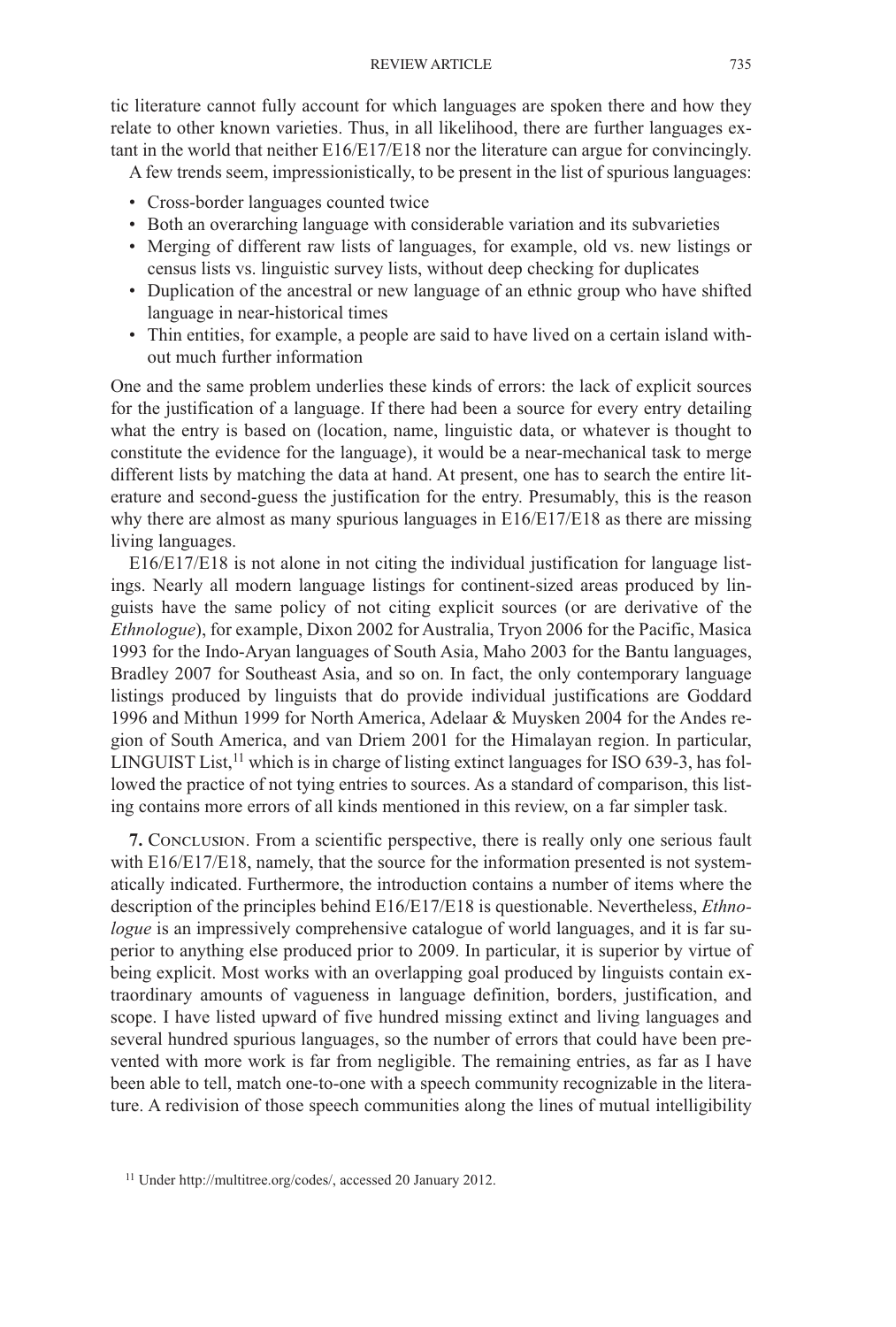would recognize fewer languages (about 85%) than E16 (likely also for E17/E18). The number 85% can be ascertained with confidence intervals, so there are limits to the eagerness to split. Many languages are known only through SIL surveys, and the language inventory as a whole is reasonably well informed. There is a rapid stream of change requests submitted to ISO 639-3 on behalf of the *Ethnologue* editor covering many of the languages highlighted in the present review. Therefore, I look forward to an even sharper 19th edition.

## REFERENCES

- Adelaar, Willem F. H., and Pieter C. Muysken. 2004. *The languages of the Andes*. (Cambridge language surveys.) Cambridge: Cambridge University Press.
- BAKKER, PETER, and MIKAEL PARKVALL. 2010. Catalogue of pidgin languages. Paper presented at the second Atlas of Pidgin and Creole Language Structures (ApiCS) Conference, 11–14 November 2010.
- Bartlett, P. O. 2006. Artificial languages. *Encyclopedia of language and linguistics*, 2nd edn., ed. by Keith Brown, vol. 1, 488–90. Amsterdam: Elsevier.
- Blust, Robert. 2008. Is there a Bima-Sumba subgroup? *Oceanic Linguistics* 47.45–113.
- BRADLEY, DAVID. 2007. East and southeast Asia. *Encyclopedia of the world's endangered languages*, ed. by Christopher Moseley, 349–424. London: Routledge.
- Cage, Ken. 2003. *Gayle—the language of kinks & queens: A history and dictionary of gay language in South Africa*. Johannesburg: Jacana Media.
- Campbell, Lyle. 1997. *American Indian languages: The historical linguistics of Native America*. (Oxford studies in anthropological linguistics.) Oxford: Oxford University Press.
- Cochran, William G. 1963. *Sampling techniques*. 2nd edn. New York: Wiley.
- Day, William. 1985. Optimal algorithms for comparing trees with labeled leaves. *Journal of Classification* 2.7–28.
- DIEU, MICHEL, and PATRICK RENAUD. 1983. Situation linguistique en afrique centrale *inventaire préliminaire: Le cameroun*. (Atlas linguistique de l'Afrique centrale.) Paris and Yaoundé: Agence de Coopération Culturelle et Technique (ACCT); Centre Régional de Recherche et de Documentation sur les Traditions Orales et pour le Développement des Langues Africaines (CERDOTOLA); Direction Générale de la Recherche Scientifique et Technique (DGRST), Institut des Sciences Humaines. [Carries the date 1983 but did not come out of the presses until 1985.]
- Dixon, R. M. W. 2002. *Australian languages: Their nature and development*. (Cambridge language surveys.) Cambridge: Cambridge University Press.
- Dixon, R. M. W. 2012. How many languages? *Basic linguistic theor*y*, vol. 3: Further grammatical topics*, 463–64. Oxford: Oxford University Press.
- Frawley, William J. (ed.) 2003. *International encyclopedia of linguistics*. 2nd edn. Oxford: Oxford University Press.
- Gippert, Jost. 2012. Language-specific encoding in endangered language corpora. *Potentials of language documentation: Methods, analyses, and utilization* (Language Documentation & Conservation special publication 3), ed. by Frank Seifart, Geoffrey Haig, Nikolaus P. Himmelmann, Dagmar Jung, Anna Margetts, and Paul Trilsbeek, 17–24. Honolulu: University of Hawai'i Press.
- GODDARD, Ives (ed.) 1996. *Handbook of North American Indians, vol. 17: Languages*. Washington, DC: Smithsonian Institution.
- GRAY, RUSSELL D.; ALEXEI J. DRUMMOND; and SIMON J. GREENHILL. 2009. Language phylogenies reveal expansion pulses and pauses in Pacific settlement. *Science* 323.479–83.
- Grimes, Barbara F. (ed.) 1988. *Ethnologue: Languages of the world*. 11th edn. Dallas: SIL International.
- Grimes, Barbara F.; Joseph E. Grimes; Malcolm Ross; Charles E. Grimes; and Darrell Tryon. 1995. Listing of Austronesian languages. In Tryon 1995, 121–80.
- HAMMARSTRÖM, HARALD. 2005. Review of *Ethnologue*, 15th edn, ed. by Raymond G. Gordon, Jr. *LINGUIST List* 16.2637. Online: http://linguistlist.org/issues/16/16-2637.html.
- Hammarström, Harald. 2008. Counting languages in dialect continua using the criterion of mutual intelligibility. *Journal of Quantitative Linguistics* 15.34–45.